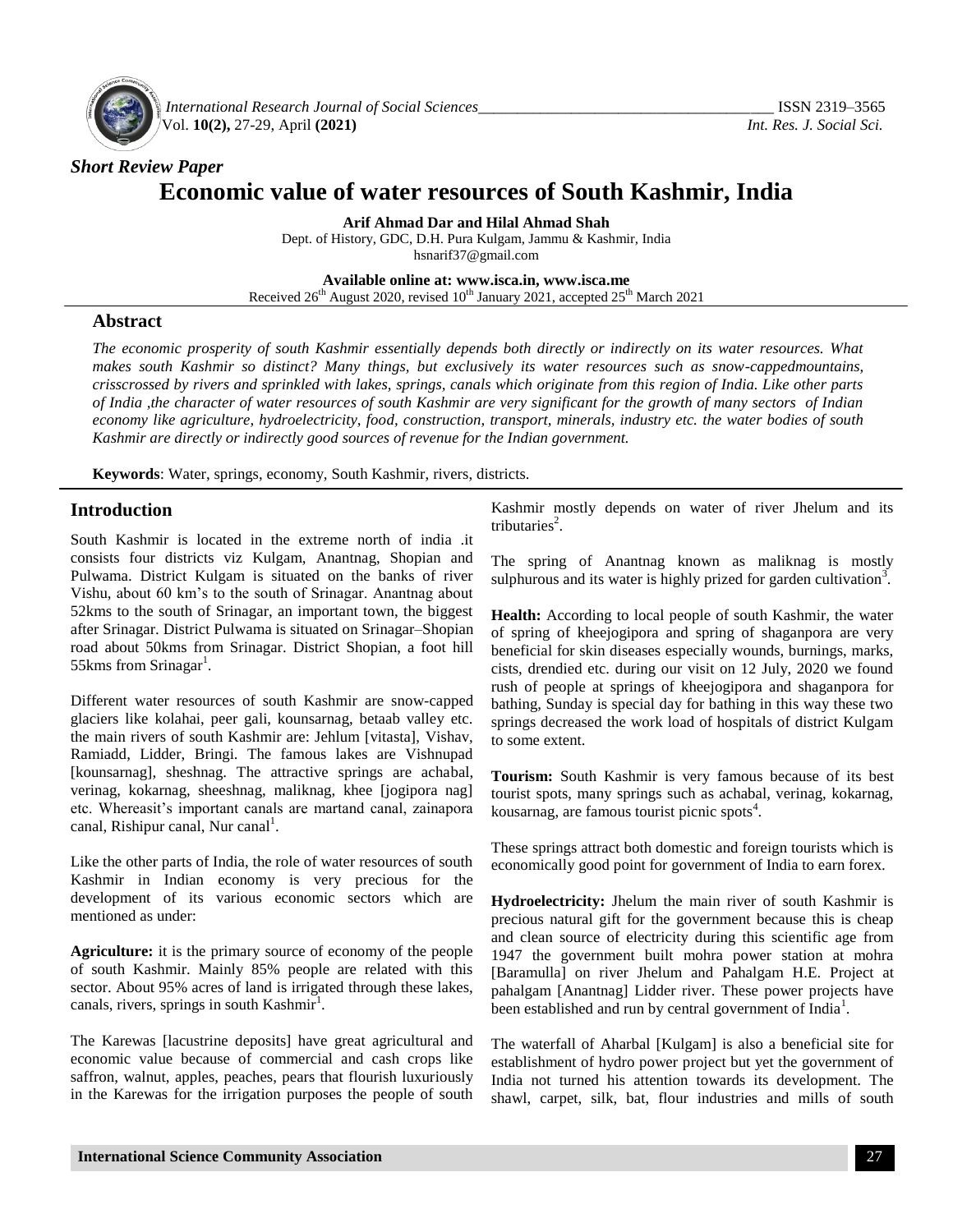Kashmir are directly dependent on these hydel electrical projects. These limits are sources of revenue for government.

**Food:** Kokernag, Verinag river Jhelum, Vishu, Rambiadd, Bringi, Lidder etc. are mostly known for fishing. In this way these water resources decreases the rate of food crises and create employment for many people especially for fishermen [known as Hanjis in Kashmir].<sup>5</sup>

Under the supervision and patronage of fishers department many youths of south Kashmir established their own trout fish farms [hatres] on the banks of springs, rivers, lakes etc. in this way created employment opportunities for themselves.

The government of U.T. of J&K also established their hatres at different places such as verinag, achabal etc. which give sources of revenue for government, the rate of per kg fish is fixed 400 to 500 Rs. at government farms.

**Construction:** All the canals and rivers of south Kashmir are rich in pebbles, sand and stones which are used in construction of roads, bridges and buildings by the people in place of marble, iron, wood, plastic, rubber etc.<sup>6</sup>.

This construct material of these water bodies is a good source of revenue for government because the tender processes is directly under central of government the fixed rate of these construction materials are as:

| Materials name:              | Rate |
|------------------------------|------|
| Pebble per Tipper (200 feet) | 4500 |
| Sand per Tipper (200 feet)   | 5000 |
| Stones per Tipper            | 4000 |
| Pebble per Tractor (70 feet) | 2000 |
| Sand per Tractor (80 feet)   | 2100 |
| Stones per Tractor           |      |

**Transport:** The cheap and clean means of transport from ancient times in south Kashmir is river Jhelum which is navigable from Khanabal to Baramulla. Doongas are used to carry passengers from one place to another place where as khoch and bahach are used to carry grains and other items of internal trade<sup>1</sup>.

The water of river Vishu, Bringi, Lidder, Rrambiadd etc. is also used for the transport of wood pieces from one place to another place easily like Canada. This cheap transport helps us to reduce the use of costly fuels like petrol and diesel and protects the south Kashmir from noise, air and water pollution.

**Defense:** The small glaciers of Pirpanjal such as Kaunsarnag, peer gali and kotikolahai glacier, Pahalgam, protects us from the external invaders because it is very difficult for anyone to

cross these snow-capped cold glaciers especially during winter season<sup>1</sup>.

**Minerals:** The spring of maliknag [situated in Anantnag] district] and spring of Kheejogipora [Kulgam] possess sulphur<sup>7</sup>.

According to scholars of Kashmir geography these springs possess sulphur but in less quantity and perhaps this is the main reason that the government not turned his attention towards its extraction.

**Industry:** The famous industries of south Kashmir are shawl, carpets, gabba, namda etc. But these depend indirectly on these water resources in one way or other because these industries depend on wool of sheep and goats as their raw material. The banks of these water bodies such as banks of vishu, lidder, bringi, jehlum, rambiadd etc. are rich in willow trees. These willow trees provides food for goats and sheep especially in winter<sup>5</sup>.

People of south Kashmir believe that the water of Jhelum, Vishu, Lidder etc. is very good for the washing of wool of goats and sheep.

Willow trees also provide wood for cricket bat industries of south Kashmir<sup>4</sup>.

**Crafts:** The soft branches of willow trees are used by many craftsmen for the construction of fire pots [known as Kangri in Kashmiri] which is mostly used by Kashmiris during winter $4$ .

In this way these fire pots reduces the rate of use of electric heaters, and heaters run by other costly fuels.

The soft branches of these willow trees are also used for construction of baskets, boxes, etc.

These soft branches are also used for cleaning of teeth and respiratory system.

**Historical information:** Many water resources are good sources of history such as the spring of achabal provides us informations about the Han ruler "Akasha". The Hemaal Nagray spring of balporashopian provides us information about the story of episode of hemaal and nagray. The story of spring of kheejogipora is directly related with the famous Sufisaint of Kashmir known as Sheikh Noor Din Noorani [R.A.].

**Drinking:** The fresh and pure water of these sources especially water of springs is frequently used by people for drinking, cleaning of utensils and clothes etc. this clean water is also used for the spray of pesticides and insecticides in horticulture sector which is considered as back bone of south Kashmir. Here we want to answer the people of South Kashmir by this information that we have destroyed there pervious water bodies through different illegal activities such as: i. Cleaning of vehicles in the